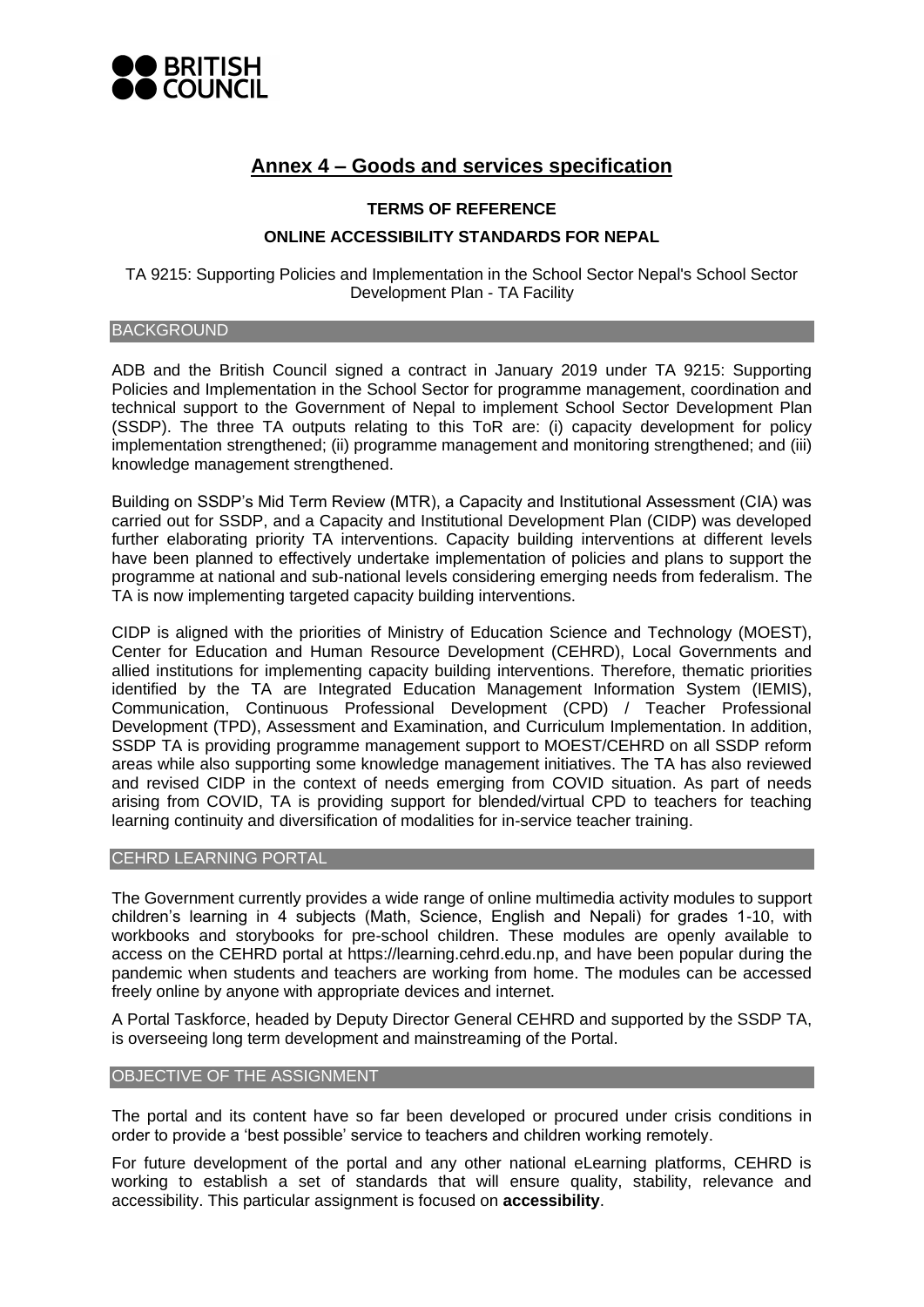

A range of eLearning accessibility standards exist around the world. They broadly share the same goal: making technology-based learning available to every learner of any age, in any state of health, with different needs and abilities. Some are focused entirely on preventing physical barriers to access. Others are more nuanced, providing standards and guidelines to ensure that eLearning content is inclusive and representative of a diverse society.

In addition to adopting an existing international standard, CEHRD intends to publish a comprehensive national eLearning accessibility standard that is appropriately tailored to Nepal's unique context.

The objective of this assignment is therefore to identify, collect and analyse information that will contribute to development of a national eLearning accessibility standard.

Assignment activities will include:

- A comprehensive search, mapping and analysis of key global standards and recommendations for eLearning accessibility
- A comprehensive search, mapping and analysis of data evidencing access and inclusion needs of disabled and disadvantaged groups in Nepal
- A comprehensive search, mapping and analysis of data evidencing device and technology access and use in Nepal
- A report summarising and merging these searches, providing evidence and recommendations of structure and content for Nepal-relevant eLearning accessibility standards.

The SSDP TA is seeking an individual, team of consultants or consulting firm with research experience in the field of online accessibility/inclusion. The consultancy requires skill sets in policy and social research as well as broad knowledge relating to the implementation of educational standards and technology standards.

## SCOPE AND DETAIL

## *Actions*

The consultant or team will work under the supervision of the SSDP TA's Remote Education Specialist, and in consultation with the SSDP TA's Quality Education and Equity Specialists along with officials from CEHRD and MOEST.

Work should take no more than 4 weeks to complete from start to finish.

| <b>Activity</b>                                                                                                                            | <b>Action</b>                                    | <b>Detail</b>                                                                                                                                                                                                                                                                                                                               |
|--------------------------------------------------------------------------------------------------------------------------------------------|--------------------------------------------------|---------------------------------------------------------------------------------------------------------------------------------------------------------------------------------------------------------------------------------------------------------------------------------------------------------------------------------------------|
| Inception briefing                                                                                                                         | Team meeting                                     | Meeting (virtual) between all consultants and SSDP<br>experts to:<br>• Establish paths for communication<br>Ensure clear shared understanding of all tasks<br>and objective<br>Ratify agreement on timeline                                                                                                                                 |
| Comprehensive<br>search,<br>mapping<br>and analysis of key<br>global standards<br>and<br>recommendations<br>for eLearning<br>accessibility | Propose<br>search<br>and<br>analysis<br>strategy | Share search and data analysis strategy to SSDP TA<br>for feedback and approval.<br>Strategy to demonstrate:<br>• Inclusion and exclusion criteria<br>List of sources (databases) to be searched<br>Search terms<br>Sample search demonstrating<br>refinement<br>decisions<br>Plan for data analysis, including justification of<br>choices |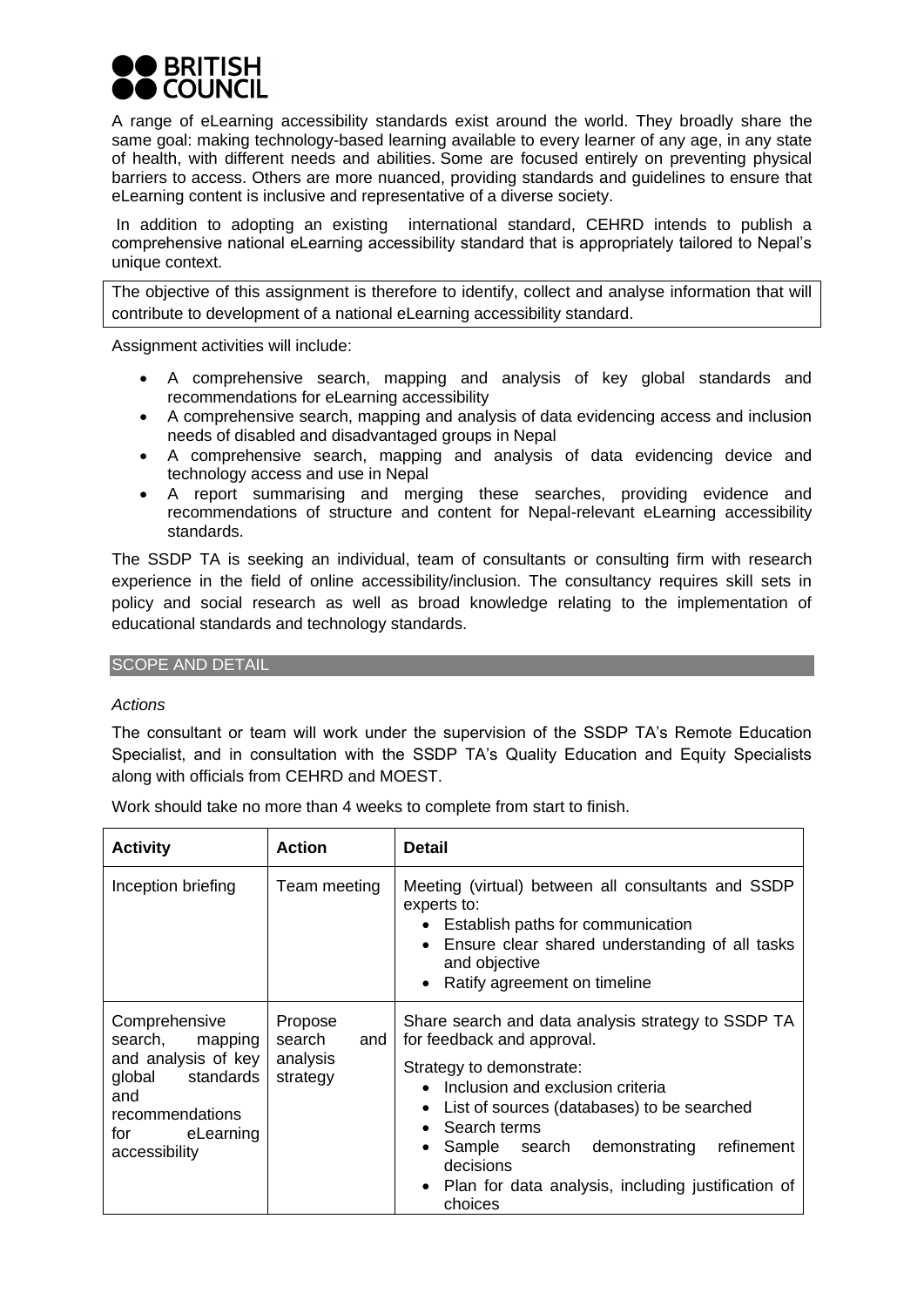

|                                                                                                                                                                                                           |                                 | Validity criteria                                                                                                                                                                                                                                                                                                                                                      |
|-----------------------------------------------------------------------------------------------------------------------------------------------------------------------------------------------------------|---------------------------------|------------------------------------------------------------------------------------------------------------------------------------------------------------------------------------------------------------------------------------------------------------------------------------------------------------------------------------------------------------------------|
|                                                                                                                                                                                                           | Conduct<br>search               | According to strategy as approved by SSDP TA.                                                                                                                                                                                                                                                                                                                          |
| Comprehensive<br>search,<br>mapping<br>and analysis of data<br>evidencing access<br>and inclusion needs<br>of<br>disabled<br>and<br>disadvantaged<br>groups in Nepal                                      | Propose<br>search<br>strategy   | Share search and data analysis strategy to SSDP TA<br>for feedback and approval.<br>Strategy to demonstrate:<br>• Inclusion and exclusion criteria<br>List of sources (databases) to be searched<br>Search terms<br>Sample<br>refinement<br>search<br>demonstrating<br>decisions<br>Plan for data analysis, including justification of<br>choices<br>Validity criteria |
|                                                                                                                                                                                                           | Conduct<br>search               | According to strategy as approved by SSDP TA.                                                                                                                                                                                                                                                                                                                          |
| comprehensive<br>A<br>search,<br>mapping<br>and analysis of data<br>evidencing<br>device<br>technology<br>and<br>access and use in<br>Nepal                                                               | Propose<br>search<br>strategy   | Share search and data analysis strategy to SSDP TA<br>for feedback and approval.<br>Strategy to demonstrate:<br>• Inclusion and exclusion criteria<br>List of sources (databases) to be searched<br>Search terms<br>Sample<br>refinement<br>search<br>demonstrating<br>decisions<br>Plan for data analysis, including justification of<br>choices<br>Validity criteria |
|                                                                                                                                                                                                           | Conduct<br>search               | According to strategy as approved by SSDP TA.                                                                                                                                                                                                                                                                                                                          |
| Report summarising<br>and merging these<br>searches, providing<br>evidence<br>and<br>recommendations of<br>structure<br>and<br>content for Nepal-<br>relevant<br>eLearning<br>accessibility<br>standards. | Propose report<br>structure     | Share plan for report structure to SSDP TA for<br>feedback and approval.<br>Plan to include:<br>• Section headings in order<br>Brief description of section content                                                                                                                                                                                                    |
|                                                                                                                                                                                                           | draft<br><b>Issue</b><br>report | Share draft report to SSDP TA, Portal Taskforce and<br>SSDP Equity Technical Working Group for feedback<br>and approval.                                                                                                                                                                                                                                               |
|                                                                                                                                                                                                           | final<br><b>Issue</b><br>report | Share final report to SSDP TA, Portal Taskforce and<br>SSDP Equity Technical Working Group.                                                                                                                                                                                                                                                                            |

# **Application**

Applications should include:

• A provisional workplan/timeline (highlighting task division and flow of work between team members if appropriate), showing number of days allocated to each action.